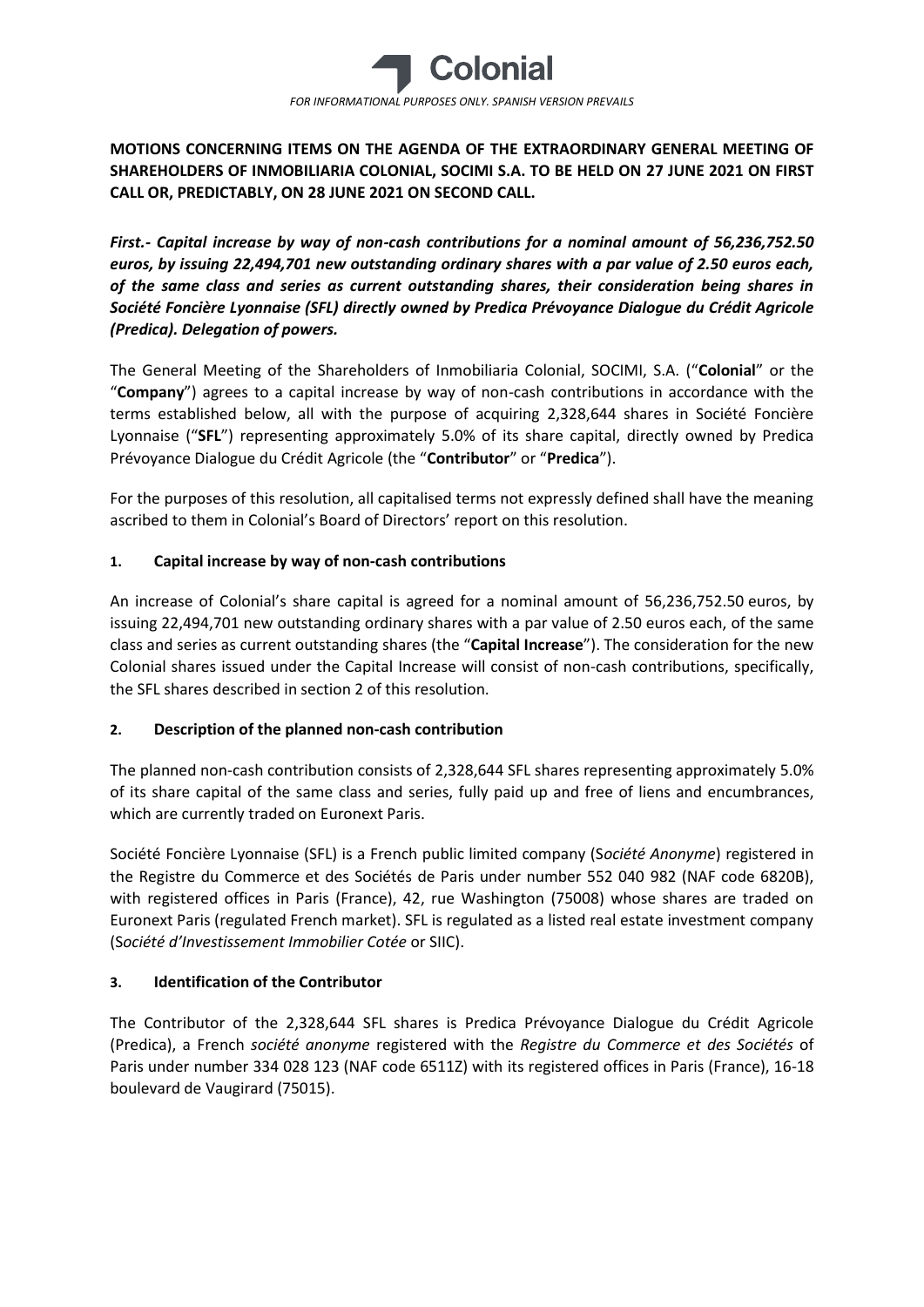

### **4. Number and par value of the shares to be issued**

As consideration for the planned non-cash contribution, 22,494,701 new Colonial ordinary shares with a par value of 2.50 euros each will be issued. Therefore, the total nominal amount of the Capital Increase will be 56,236,752.50 euros.

### **5. Issue price of the new shares and effective amount of the Capital Increase**

The new Colonial shares will be issued at a par value of 2.50 euros each, plus a share premium of 7.50 euros per share. Therefore, the issue price of each share will be 10.00 euros and the total effective amount of the Capital Increase will be 224,947,010 euros.

### **6. Guarantees adopted to ensure the effective Capital Increase**

No special guarantees have been adopted in due consideration of the nature of the items contributed. However, Predica has agreed to transfer to Colonial the 2,328,644 SFL shares.

### **7. Subscription and payment of the new shares**

The new Colonial shares will be subscribed by the Contributor, and the par value and the share premium will be fully paid up when the deed establishing the capital increase addressed in this resolution is executed.

### **8. Preferential subscription rights**

Since the compensation for the Capital Increase consists of non-cash contributions, the Company's shareholders will not be entitled to any preferential subscription rights over the Colonial shares to be issued as a result of the Capital Increase referred to herein.

#### **9. Incomplete subscription**

The possibility of the incomplete subscription of the Capital Increase is expressly provided for. Consequently, in the event of an incomplete subscription, the Capital Increase shall be limited to the amount corresponding to the par value of the new Colonial shares actually subscribed and paid up as consideration for the SFL shares actually transferred.

#### **10. Rights attached to the new shares**

The new Colonial shares shall entitle the Contributor to the same voting and dividend rights as the shares of the Company currently outstanding as of the date on which they are registered in its name in the related accounting records.

#### **11. Representation of the new shares**

The new Colonial shares shall be represented by book entries and the accounting records shall be kept by *Sociedad de Gestión de los Sistemas de Registro, Compensación y Liquidación de Valores, S.A.U.* ("**Iberclear**") and its participating entities.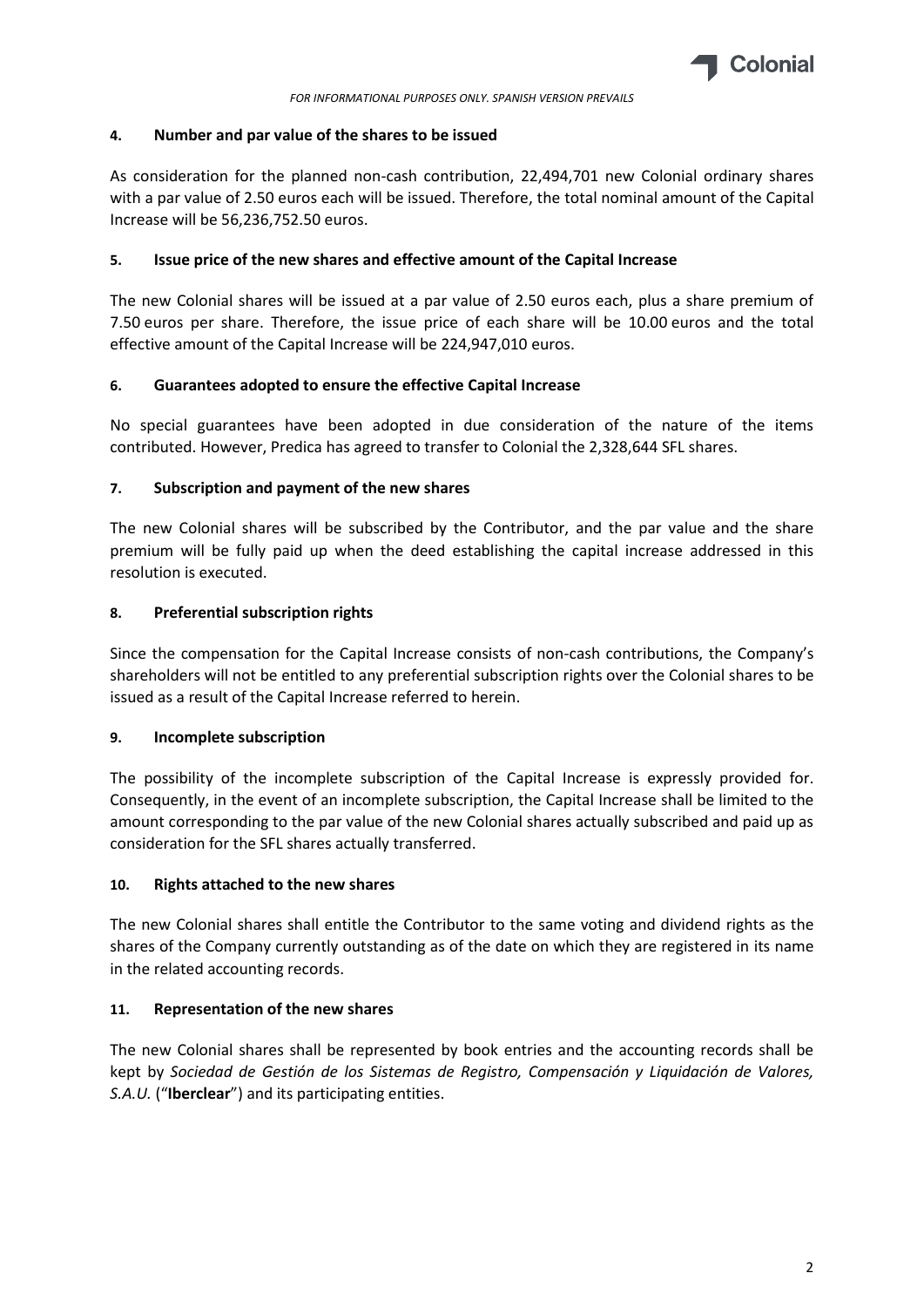

## **12. Amendment to Article 5 of the Company Bylaws**

The Board of Directors will have the power to redraft Article 5 of Colonial's Bylaws on the share capital, based on the final number of new Colonial shares that are effectively subscribed and paid up by the Contributor.

## **13. Admission to trading of new shares**

It is resolved that the admission to trading of the new Colonial shares on the Madrid and Barcelona Stock Exchanges and on any other domestic or international markets in which the Company's shares are admitted to trading at the time of execution of this resolution shall be requested and for those shares to be included in the Spanish Stock Market Interconnection System (*Sistema de Interconexión Bursátil Español* or SIBE).

It is expressly stated that, in the event a request is subsequently made for the Company's shares to be delisted, such delisting shall be adopted in accordance with the procedures and requirements of the current legislation.

# **14. Delegation of powers**

Notwithstanding the specific delegations of powers set out in preceding sections (which should be understood as granted with express powers to replace the persons indicated herein), it is resolved to empower the Board of Directors, to the fullest extent required by law and with the express power to substitute the Chairman, CEO, the Corporate Managing Director and Secretary and Vice Secretary of the Board, so that any of them, within a period of a year, interchangeably and with a single signature, may take any necessary or advisable actions to execute this resolution, specifically, including but not limited to:

- Expand and develop this resolution, setting those terms and conditions not provided for, and, in particular, set the effective date for the Capital Increase, among other things.
- Prepare, subscribe and submit, as appropriate, to the Spanish Securities Market Commission (the "**CNMV**"), the French financial markets regulator (the "**AMF**") or other such supervisory authorities as may be appropriate, in relation to the issuance and admission to trading of any new Colonial shares issued under this resolution, (i) any prospectuses and supplements thereto as may be necessary or appropriate, undertaking responsibility therefor; and (ii) any documents and information as may be required for the purposes of compliance with the provisions of *Regulation (EU) 2017/1129 of the European Parliament and of the Council of 14 June 2017 on the prospectus to be published when securities are offered to the public or admitted to trading on a regulated market, and repealing Directive 2003/71/EC,* in the consolidated text of the Securities Market Law approved by Royal Legislative Decree 4/2015, of 23 October and in their corresponding implementing provisions.
- Declare the Company's share capital to have been subscribed and paid up following the Capital Increase, even when the total number of shares is not yet subscribed, and subscription is incomplete, with the possibility of the Capital Increase being concluded with the amount of the subscriptions executed, with express authorisation to change the number of SFL shares to be transferred by the Contributor, and therefore the number of new Colonial shares to be transferred as a consideration to the Contributor, within the nominal amount of the Capital Increase agreed by the General Meeting of Shareholders in this resolution.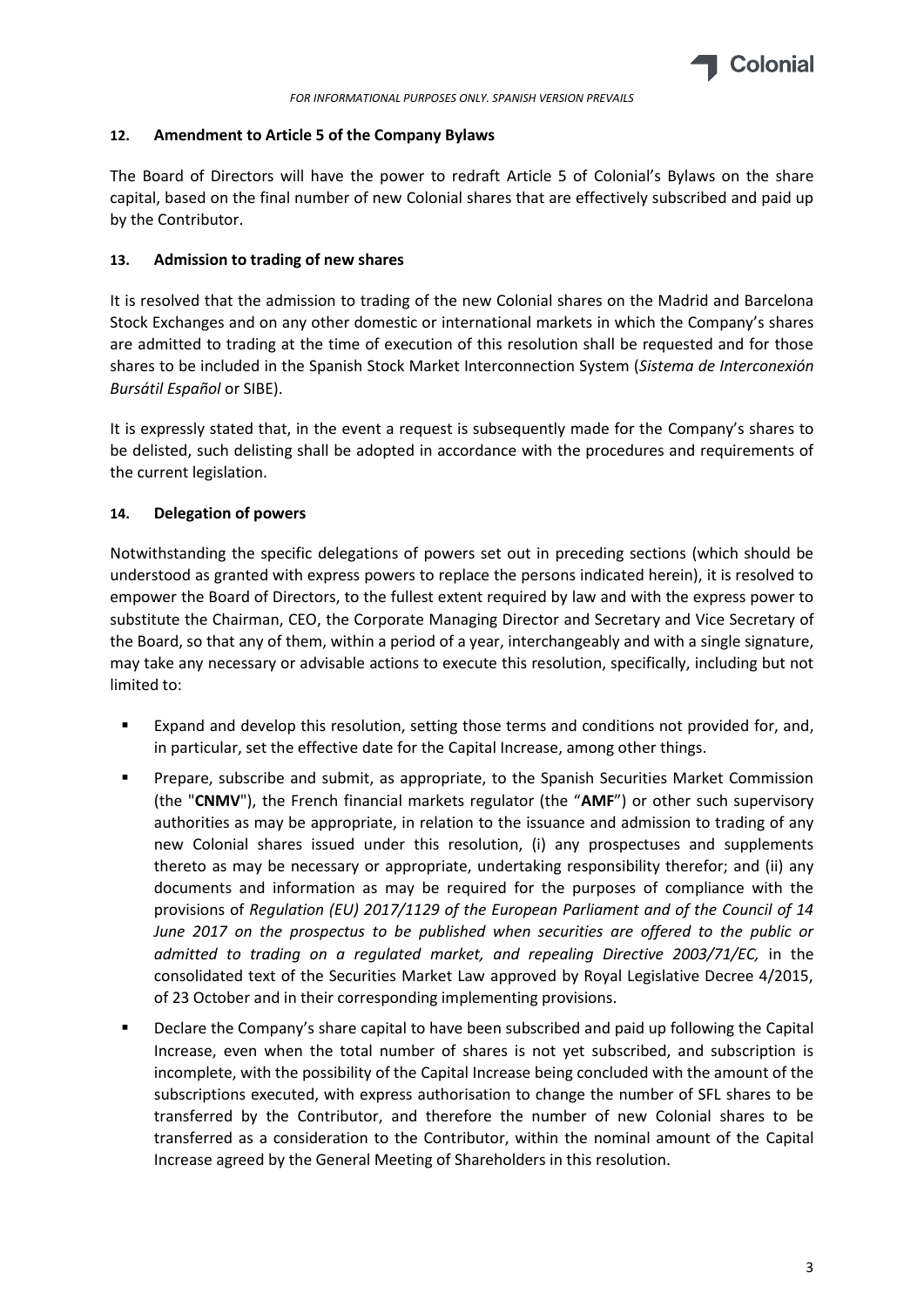

- Resolve to refrain from executing this resolution in the event that the conditions set out in the Agreements Reached are not met.
- Adopt all the legally required resolutions, as well as carry out all the necessary or appropriate actions for the formalisation of this resolution, including the power to modify the corresponding article of the Bylaws relating to the Company's share capital.
- Take any action on behalf of the Company, make any statements and any arrangements with the CNMV, the AMF, Iberclear, Euroclear, stock exchange management companies and any other Spanish or foreign public or private body, entity or registry for the purposes of authorisation, verification and subsequent performance of the Capital Increase under this resolution and the admission to trading of the new shares on the Madrid and Barcelona Stock Exchanges and on any other Spanish or foreign markets on which the Company's shares are listed at the time of execution of this resolution, and the inclusion thereof in the Spanish Stock Market Interconnection System (SIBE).
- Negotiate and sign, as the case may be, in the terms it deems most appropriate, any contracts that may be necessary or advisable to carry out the Capital Increase addressed in this resolution.
- To request the admission to trading of the new shares on the Madrid and Barcelona Stock Exchanges and/or on any other Spanish or foreign markets on which the Company's shares are listed at the time of execution of this resolution, and the inclusion thereof in the Spanish Stock Market Interconnection System (SIBE).
- To adopt or reject the application, where appropriate, of the special tax systems established by the regulations for this type of transactions.
- Execute on behalf of the Company such public or private documents as required or appropriate to issue the new shares covered in this resolution and to admit such shares to trading and, in general, perform such legal formalities as required for the execution thereof and rectify, clarify, interpret, specify or supplement the resolutions adopted by the shareholders at the Annual General Meeting, in particular, such defects, omissions or errors, in substance or in form, arising from the oral or written assessment, that may prevent registration of the resolutions and related consequences at the Mercantile Registry, the official registries of the CNMV or any other registries.

*Second.- Capital increase by way of non-cash contributions for a nominal amount of 31,472,050 euros, by issuing 12,588,820 new outstanding ordinary shares with a par value of 2.50 euros each, of the same class and series as current outstanding shares, their consideration being shares in Société Foncière Lyonnaise (SFL) owned by the SFL shareholders who transfer their shares to Inmobiliaria Colonial, SOCIMI, S.A. under the takeover bid that the company intends to file for SFL. Delegation of powers.*

The General Meeting of the Shareholders of Inmobiliaria Colonial, SOCIMI, S.A. ("**Colonial**" or the "**Company**") agrees to a capital increase by way of non-cash contributions in accordance with the terms established below, all with the purpose of acquiring 2,517,764 shares in Société Foncière Lyonnaise ("**SFL**") representing approximately 5.4% of its share capital, owned by the SFL shareholders (the **"SFL Minority Shareholders**") who transfer their shares to Colonial as part of the takeover bid that the Company intends to file for SFL (the "**Offer**") and where the consideration partially consists of Colonial shares. In this regard, the consideration under the Offer will be a mixed consideration, consisting of cash and newly issued Colonial shares, resulting in an exchange ratio of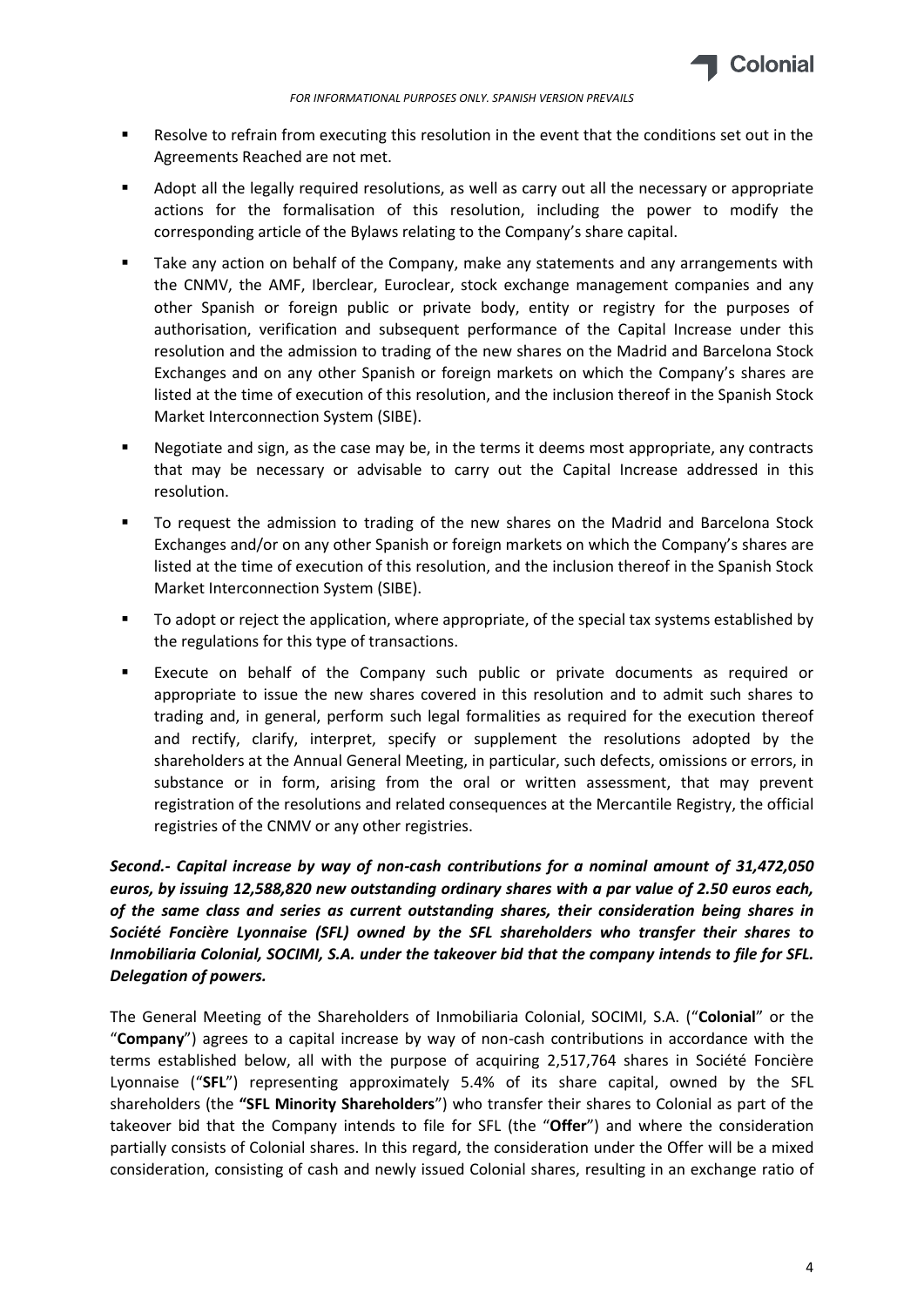

46.66 euros and 5 Colonial shares, each with a nominal value of 2.50 euros, for each SFL share subject to the Offer.

For the purposes of this resolution, all capitalised terms not expressly defined shall have the meaning ascribed to them in Colonial's Board of Directors' report on this resolution.

## **1. Capital increase by way of non-cash contributions**

An increase of Colonial's share capital is agreed for a nominal amount of 31,472,050 euros, by issuing 12,588,820 new outstanding ordinary shares with a par value of 2.50 euros each, of the same class and series as current outstanding shares (the "**Capital Increase**"). The consideration for the new Colonial shares issued under the Capital Increase will consist of non-cash contributions, specifically, the SFL shares described in section 2 of this resolution.

### **2. Description of the planned non-cash contributions**

The planned non-cash contributions consist of 2,517,764 SFL shares representing approximately 5.4% of its share capital of the same class and series, fully paid up and free of liens and encumbrances, which are currently traded on Euronext Paris. This number of shares has been determined under the assumption that all of the SFL shares to which the Offer will be aimed are transferred to Colonial, i.e., 2,517,764 SFL shares.

Société Foncière Lyonnaise (SFL) is a French public limited company (S*ociété Anonyme*) registered in the Registre du Commerce et des Sociétés de Paris under number 552 040 982 (NAF code 6820B), with registered offices in Paris (France), 42, rue Washington (75008) whose shares are traded on Euronext Paris (regulated French market). SFL is regulated as a listed real estate investment company (S*ociété d'Investissement Immobilier Cotée* or SIIC).

# **3. Identification of the contributors**

The Capital Increase which is the subject of this resolution is solely intended for those SFL Minority Shareholders that transfer their SFL shares to Colonial under the Offer.

# **4. Number and par value of the shares to be issued**

As consideration for the planned non-cash contributions, 12,588,820 new Colonial ordinary shares with a par value of 2.50 euros each will be issued. Therefore, the total nominal amount of the Capital Increase will be 31,472,050 euros.

#### **5. Issue price of the new shares and effective amount of the Capital Increase**

The new Colonial shares will be issued at a unit par value of EUR 2.50 each, plus a share premium of 7.50 euros per share. Therefore, the issue price of each share will be 10.00 euros and the total effective amount of the Capital Increase will be 125,888,200 euros.

# **6. Guarantees adopted to ensure the effective Capital Increase**

No special guarantees have been adopted in due consideration of the nature of the items contributed.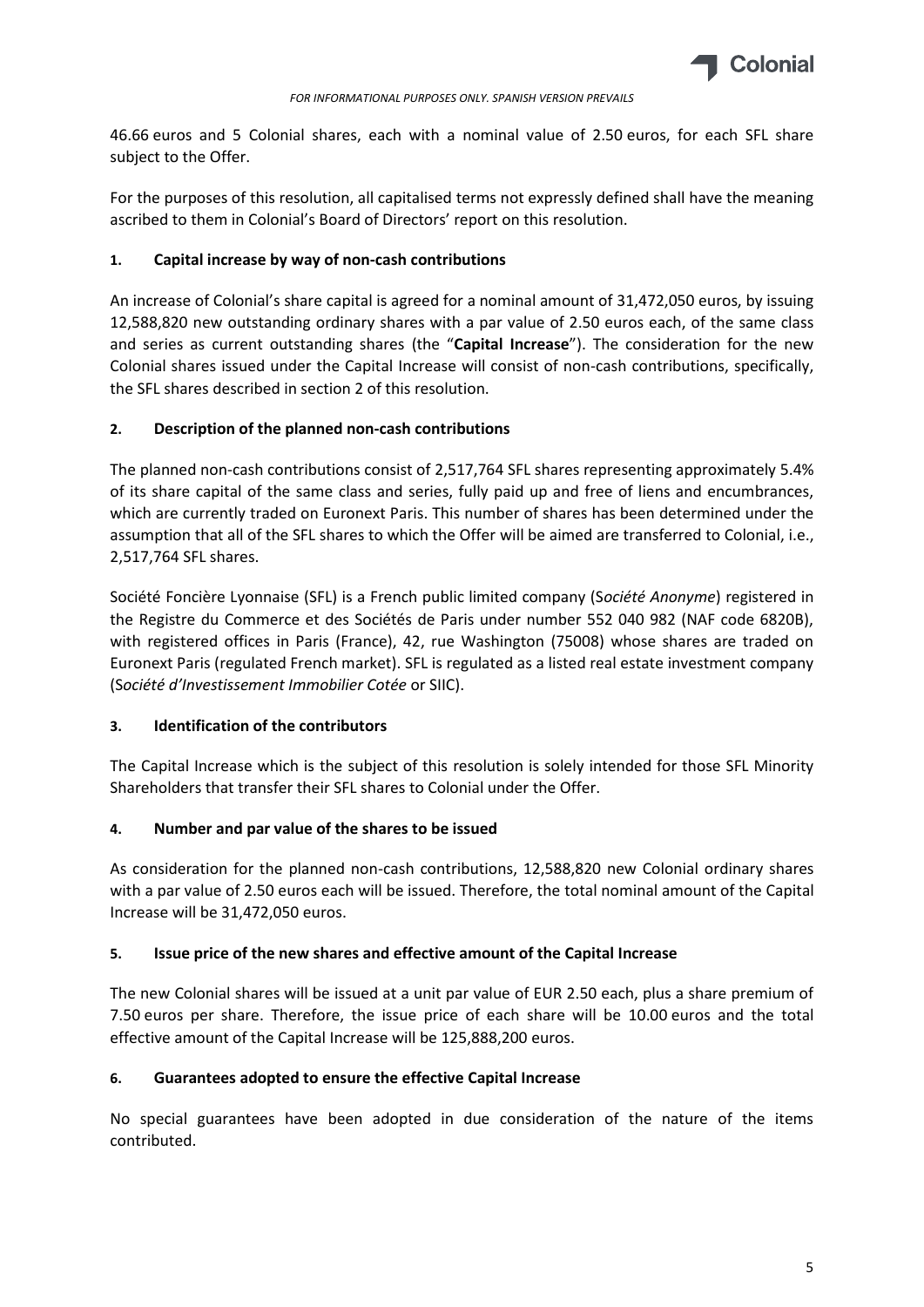

## **7. Subscription and payment of the new shares**

The new Colonial shares will be subscribed by SFL Minority Shareholders, and the par value and the share premium will be fully paid up when the deed establishing the Capital Increase is executed.

# **8. Preferential subscription rights**

Since the compensation for the Capital Increase consists of non-cash contributions, the Company's shareholders will not be entitled to any preferential subscription rights over the Colonial shares to be issued as a result of the Capital Increase referred to herein.

# **9. Incomplete subscription**

The possibility of the incomplete subscription of the Capital Increase is expressly provided for. Consequently, in the event of an incomplete subscription, the Capital Increase shall be limited to the amount corresponding to the par value of the new Colonial shares actually subscribed and paid up as consideration for the SFL shares actually transferred.

# **10. Rights attached to the new shares**

The new Colonial shares shall entitle their holders to the same voting and dividend rights as the shares of the Company currently outstanding as of the date on which they are registered in their holders' name in the related accounting records.

# **11. Representation of the new shares**

The new Colonial shares shall be represented by book entries and the accounting records shall be kept by *Sociedad de Gestión de los Sistemas de Registro, Compensación y Liquidación de Valores, S.A.U.* ("**Iberclear**") and its participating entities.

# **12. Amendment to Article 5 of the Company Bylaws**

The Board of Directors will have the power to redraft Article 5 of Colonial's Bylaws on the share capital, based on the final number of new Colonial shares that are effectively subscribed and paid up by SFL Minority Shareholders.

# **13. Admission to trading of new shares**

It is resolved that the admission to trading of the new Colonial shares on the Madrid and Barcelona Stock Exchanges and on any other domestic or international markets in which the Company's shares are admitted to trading at the time of execution of this resolution shall be requested and for those shares to be included in the Spanish Stock Market Interconnection System (*Sistema de Interconexión Bursátil Español* or SIBE).

It is expressly stated that, in the event a request is subsequently made for the Company's shares to be delisted, such delisting shall be adopted in accordance with the procedures and requirements of the current legislation.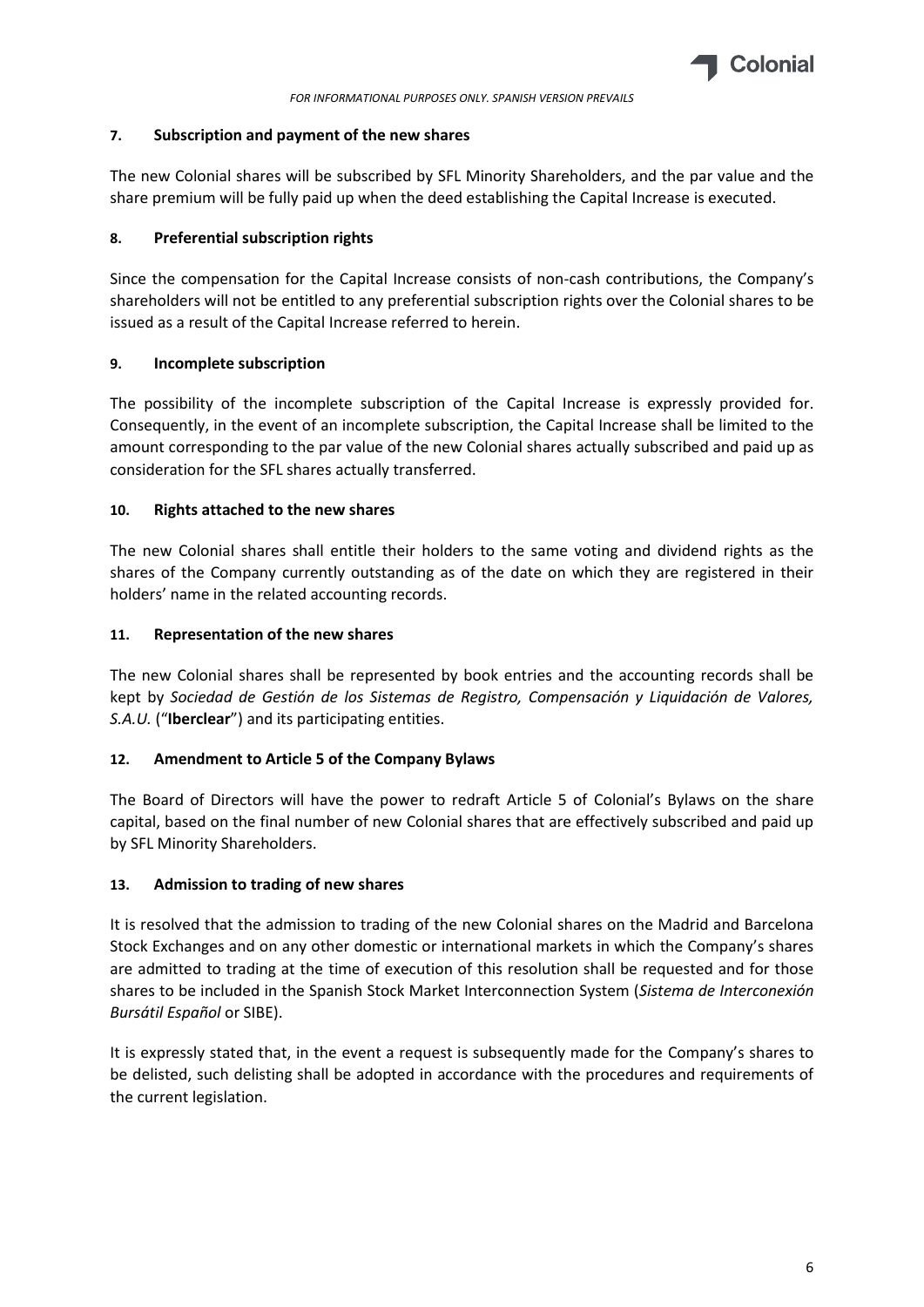

## **14. Delegation of powers**

Notwithstanding the specific delegations of powers set out in preceding sections (which should be understood as granted with express powers to replace the persons indicated herein), it is resolved to empower the Board of Directors, to the fullest extent required by law and with the express power to substitute the Chairman, CEO, the Corporate Managing Director and Secretary and Vice Secretary of the Board, so that any of them, within a period of a year, interchangeably and with a single signature, may take any necessary or advisable actions to execute this resolution, specifically, including but not limited to:

- Expand and develop this resolution, setting those terms and conditions not provided for, and, in particular, set the effective date for the Capital Increase, among other things.
- Prepare, subscribe and submit, as appropriate, to the Spanish Securities Market Commission (the "**CNMV**"), the French financial markets regulator (the "**AMF**") and/or such other supervisory authorities as may be appropriate, in relation to the issuance and admission to trading of any new Colonial shares issued under this resolution, (i) any prospectuses and supplements thereto as may be necessary or appropriate, undertaking responsibility therefor; and (ii) any documents and information as may be required for the purposes of compliance with the provisions of *Regulation (EU) 2017/1129 of the European Parliament and of the Council of 14 June 2017 on the prospectus to be published when securities are offered to the public or admitted to trading on a regulated market, and repealing Directive 2003/71/EC,* in the consolidated text of the Securities Market Law approved by Royal Legislative Decree 4/2015, of 23 October and in their corresponding implementing provisions. In particular, to the extent that the Capital Increase is directed at acquiring SFL shares under the Offer, this delegation of powers includes the necessary or appropriate powers to take any action on behalf of the Company, make any statements and any arrangements in relation to the Offer with the CNMV, the AMF, Iberclear, Euroclear, stock exchange management companies and any other Spanish or foreign public or private body, entity or registry.
- Declare the Company's share capital to have been subscribed and paid up following the Capital Increase, even when the total number of shares is not yet subscribed, and subscription is incomplete, with the possibility of the Capital Increase being concluded with the amount of the subscriptions executed, with express authorisation to change the number of SFL shares to be transferred by SFL Minority Shareholders, and therefore the number of new Colonial shares to be transferred as a consideration, within the nominal amount of the capital increase agreed by the General Meeting of Shareholders in this resolution.
- Adopt all the legally required resolutions, as well as carry out all the necessary or appropriate actions for the formalisation of this resolution, including the power to modify the corresponding article of the Bylaws relating to the Company's share capital.
- Take any action on behalf of the Company, make any statements and any arrangements with the CNMV, the AMF, Iberclear, Euroclear, stock exchange management companies and any other Spanish or foreign public or private body, entity or registry for the purposes of authorisation, verification and subsequent performance of the Capital Increase under this resolution and the admission to trading of the new shares on the Madrid and Barcelona Stock Exchanges and on any other Spanish or foreign markets on which the Company's shares are listed at the time of execution of this resolution, and the inclusion thereof in the Spanish Stock Market Interconnection System (SIBE).